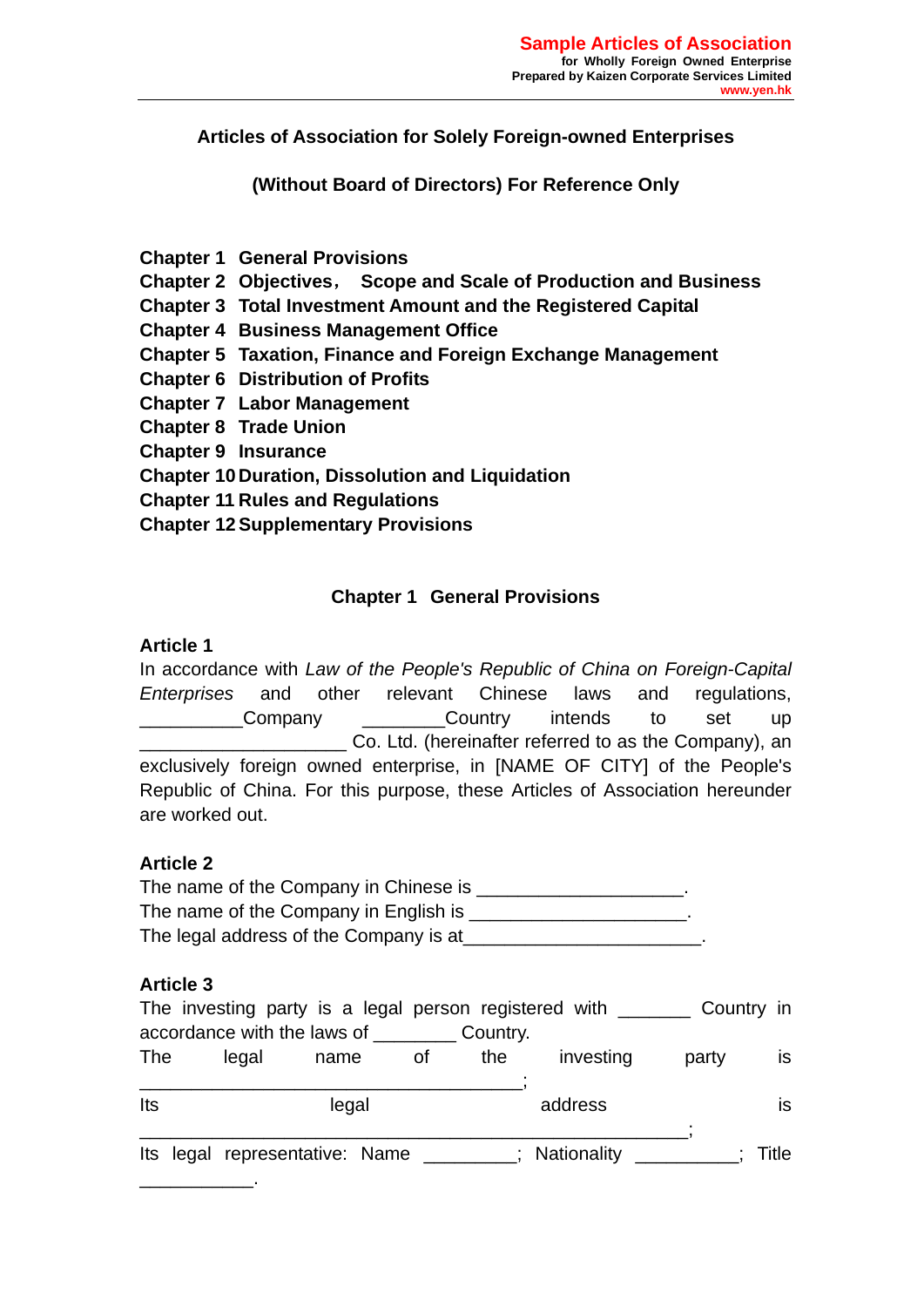### **Article 4**

The organization form of the Company is a limited liability company. The investing party is liable to the Company within the limit of its capital subscription, and the Company shall assume external liabilities with all of its assets.

### **Article 5**

The Company is under the governance and protection of Chinese laws and its activities must comply with the stipulations of the Chinese laws, decrees and relevant regulations and shall not damage the public interests of China.

## **Chapter 2 Objective**,**Scope and Scale of Production and Business**

### **Article 6**

The objective of the Company is to produce entity products, develop new products, and sharpen competitive edge in the world market in product quality and price by adopting advanced and applicable technology and scientific management methods, so as to raise economic results and ensure satisfactory economic benefits for the investing party.

### **Article 7**

| <b>The</b> | business | scope | the | Company | IS |
|------------|----------|-------|-----|---------|----|
|            |          |       |     |         |    |

### **Article 8**

The production scale of the Company after being put into operation is

### **Article 9**

\_\_\_\_\_\_\_\_\_\_\_\_\_.

The proportion for export of the Company is  $\blacksquare$ 

## **Chapter 3 Total Investment Amount and the Registered Capital**

### **Article 10**

The amount of total investment of the Company is  $\cdot$  the registered capital is \_\_\_\_\_\_\_\_\_\_\_\_\_\_.

### **Article 11**

The contribution methods of the Company are, cash \_\_\_\_\_\_\_\_\_\_\_\_\_\_\_\_\_\_\_\_\_; kind equivalent of \_\_\_\_\_\_\_\_\_\_\_\_.

## **Article 12**

The investing party shall contribute the registered capital with the following method: (Note: choose one of them)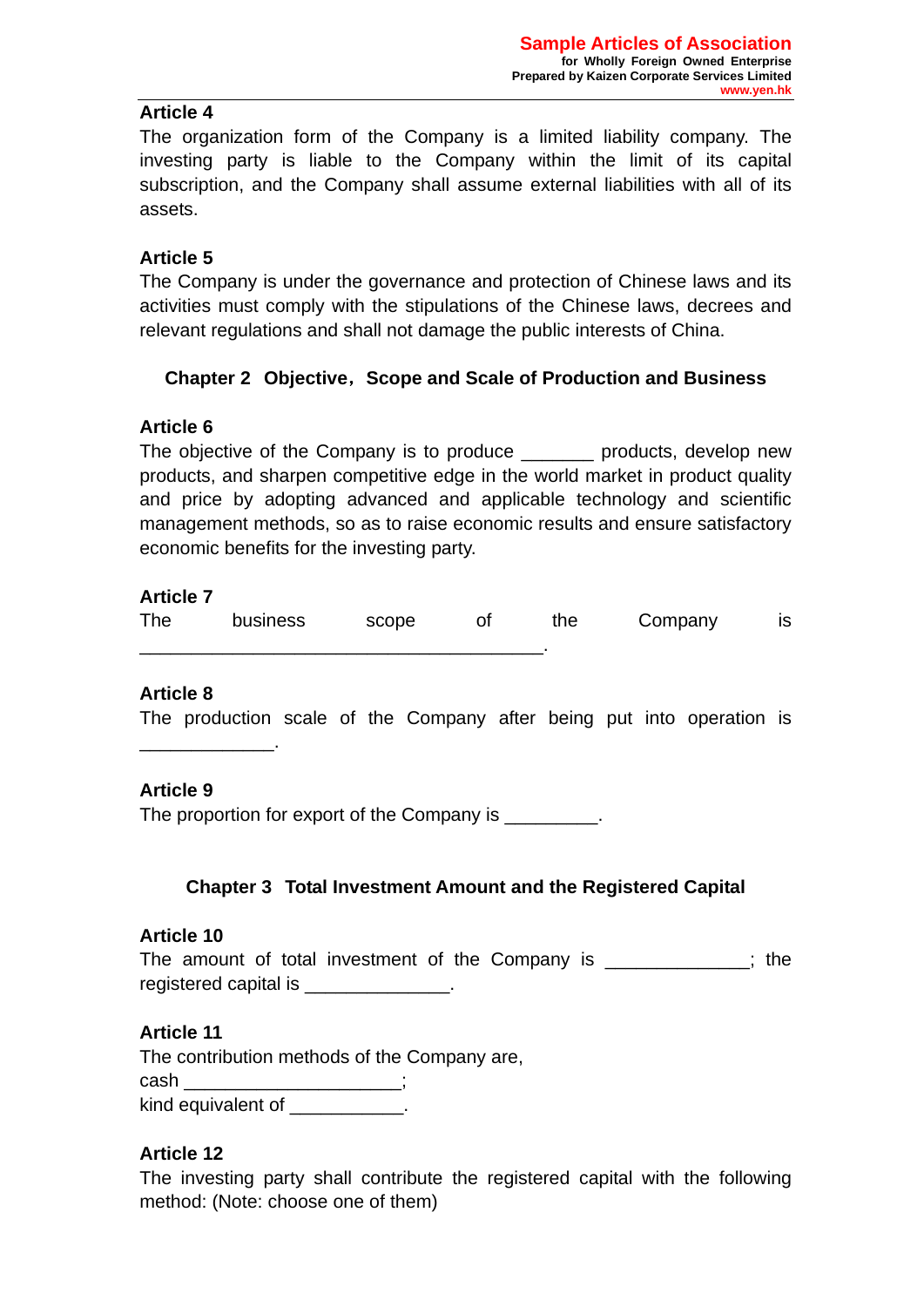- 1. Paying off all the capital within six months upon the issuance of business license.
- 2. The registered capital is paid in \_\_\_\_\_\_\_\_\_\_\_\_\_ installments. Within three months upon the issuance of business license, and the first installment shall be paid, accounting for % of its subscribed capital, and the rest part shall be paid off in \_\_\_ months. (Note: The contribution to the first installment shall not be less than 15% of its subscribed capital.)

The capital contribution of each party shall be converted according to the current numeraire exchange rate of the People's Bank of China.

The capital contribution in kind shall be recognized as available on the day when the Company obtains the certificate of right.

# **Article 13**

Within 30 days upon the capital contribution of the Company to any installment, the Company shall engage certified public accountants registered in China to verify the capital and present a report on the verification of capital. Within 30 days upon receipt of the report on capital verification, the Company shall present a certificate of capital contribution to the investing party and file with the original examination and approval authority and the administrative department of industry and commerce.

## **Article 14**

The readjustment of registered capital or total investment amount shall be submitted to the original examination and approval authority for approval and go through alteration formalities with the administrative department of industry and commerce.

# **Chapter 4 Business Management Office**

## **Article 15**

The Company does not set up a board of directors and exercises general manager responsibility system, with <u>equal managers</u> and <u>equal</u> deputy general managers to be engaged by the investors. The general manager and deputy general managers have an office term of years. The general manager shall be the legal representative of the Company.

## **Article 16**

The general manager is directly responsible to the investing party and shall carry out the various decisions of the investing party and organize and guide the overall production of the Company. The deputy general managers shall assist the general manager in his/her work.

## **Article 17**

Several department managers may be appointed by the management office to be responsible for the work in various departments respectively, handle the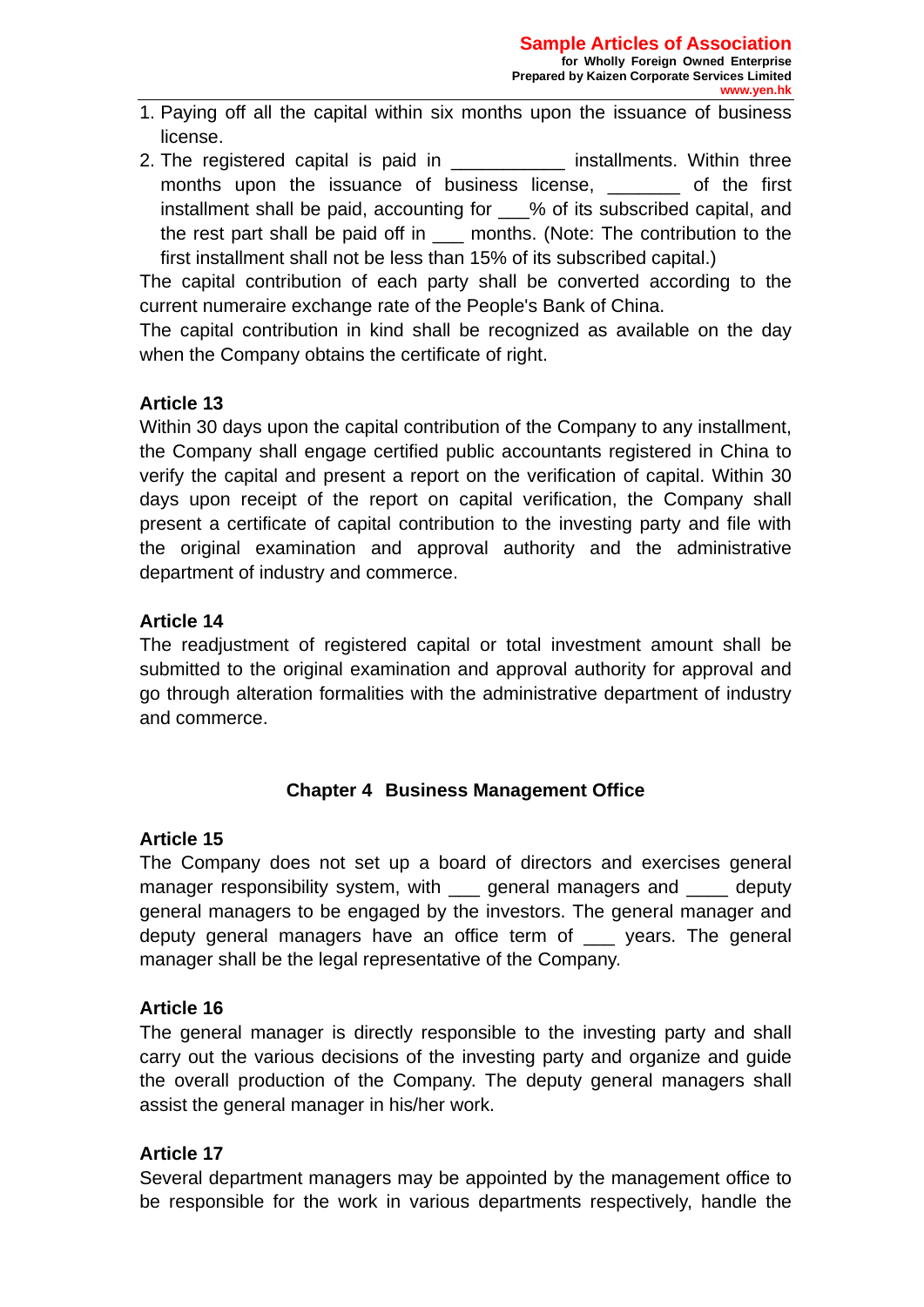matters handed over by the general manager and deputy general managers and be responsible to them.

## **Article 18**

The general manager, the deputy general managers and all the other managers shall earnestly perform their duty and shall not hold concurrent post as a manager or other forms of employee for other companies.

In case of malpractice or serious dereliction of duty on the part of the general manager and deputy general managers, the investing party shall have the power to dismiss them at any time.

## **Chapter 5 Taxation, Finance and Foreign Exchange Management**

## **Article 19**

The Company shall pay various items of taxes in accordance with relevant Chinese laws and stipulations on taxation.

## **Article 20**

Staff members and workers of the Company shall pay individual income tax according to *Individual Income Tax Law of the People's Republic of China*.

## **Article 21**

The Company shall implement accounting system in accordance with relevant financial management system of the People's Republic of China. The Company shall, according to international practice, adopt accrual basis accounting system and debit-credit book-keeping method.

## **Article 22**

The fiscal year of the Company shall be from January 1 to December 31 of each Gregorian calendar year. The first fiscal year shall be from the day when the business license is issued to December 31 of the same year.

## **Article 23**

All vouchers, receipts, statements and account books shall be written in Chinese and shall, if written in foreign languages, be supplemented with Chinese.

## **Article 24**

The Company shall use RMB bookkeeping. Conversion of RMB with other currencies shall be calculated on the basis of middle rate promulgated by the State Administration of Foreign Exchange on the day of arising.

## **Article 25**

The Company shall, in accordance with applicable Chinese laws and regulations, open a foreign currency account and a RMB account in domestic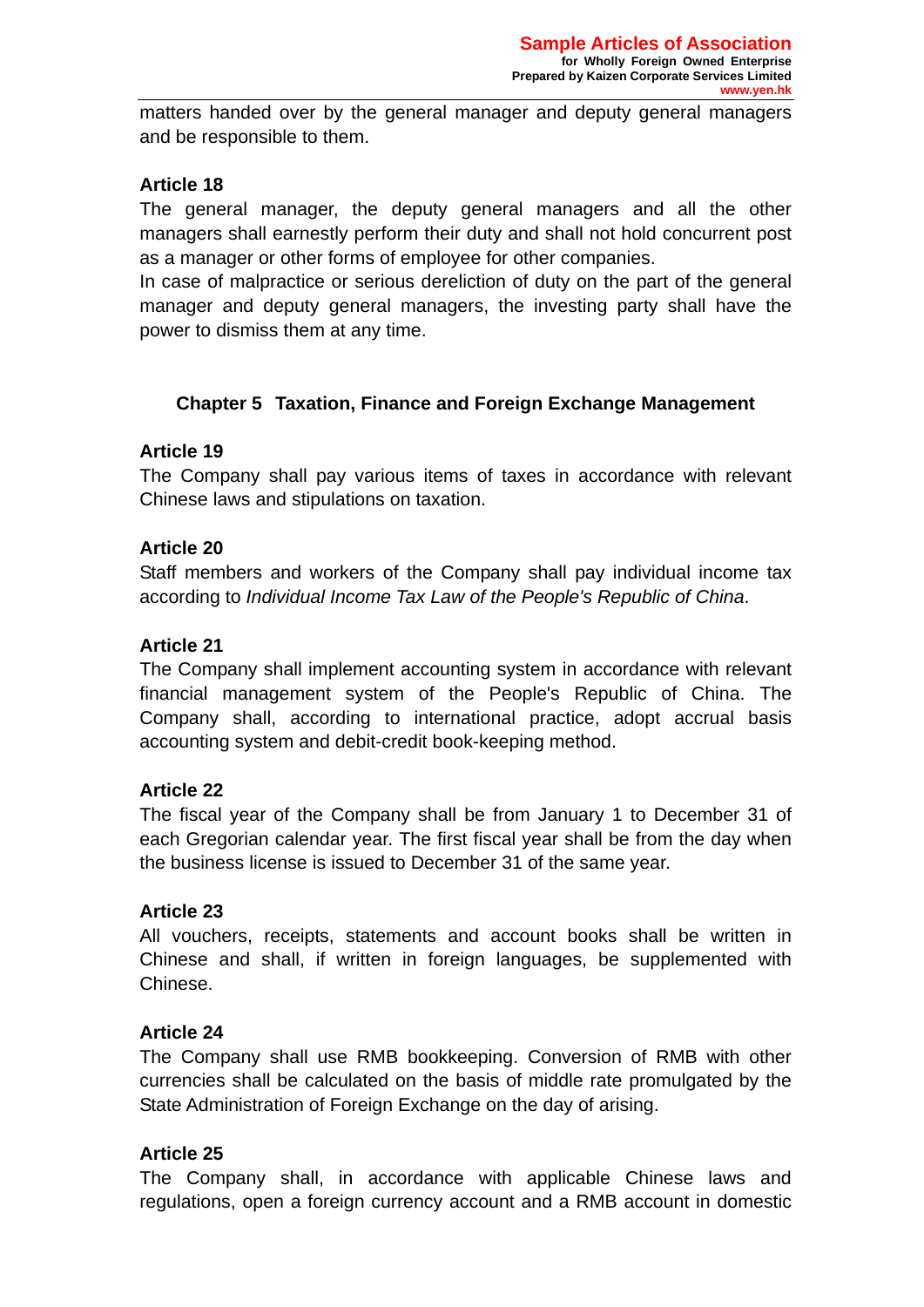banks.

# **Article 26**

In the first 3 months of each fiscal year, the general manager shall prepare the previous year's balance sheet, profit and loss statement and profit distribution proposal and submit them to the investors for examination and approval. Financial checking and examination of the Company shall be conducted by an auditor registered in China.

## **Article 27**

The foreign exchange issues of the Company shall be handled in accordance with the relevant laws and regulations of China concerning foreign exchange administration.

# **Chapter 6 Distribution of Profits**

## **Article 28**

The Company shall set aside allocations for reserve funds, expansion funds of the Company and welfare funds and bonuses for staff and workers from the after-income-tax profits. The specific proportion of allocations shall be in accordance with *Rules for the Implementation of the Law of the People's Republic of China on Foreign-capital Enterprises* and other relevant laws and regulations of China.

## **Article 29**

The remaining profits after payment of company income tax and allocation of various funds in accordance with the stipulations of Article 28 shall be distributed and used according to the decisions of investors.

# **Article 30**

The profits of the Company shall be distributed annually and no profits shall be distributed should the losses in the previous years not be covered. The undistributed profits in the past fiscal years can be distributed together with the distributable profits in the current fiscal year.

# **Chapter 7 Labor Management**

# **Article 31**

Such issues of the Company as recruitment, employment, dismissal, resignation, welfare, labor protection and labor discipline shall be handled in accordance with relevant stipulations of China on labor and social insurance. The Company shall not employ child labor.

## **Article 32**

The Company shall enter into labor contract with the employees and shall file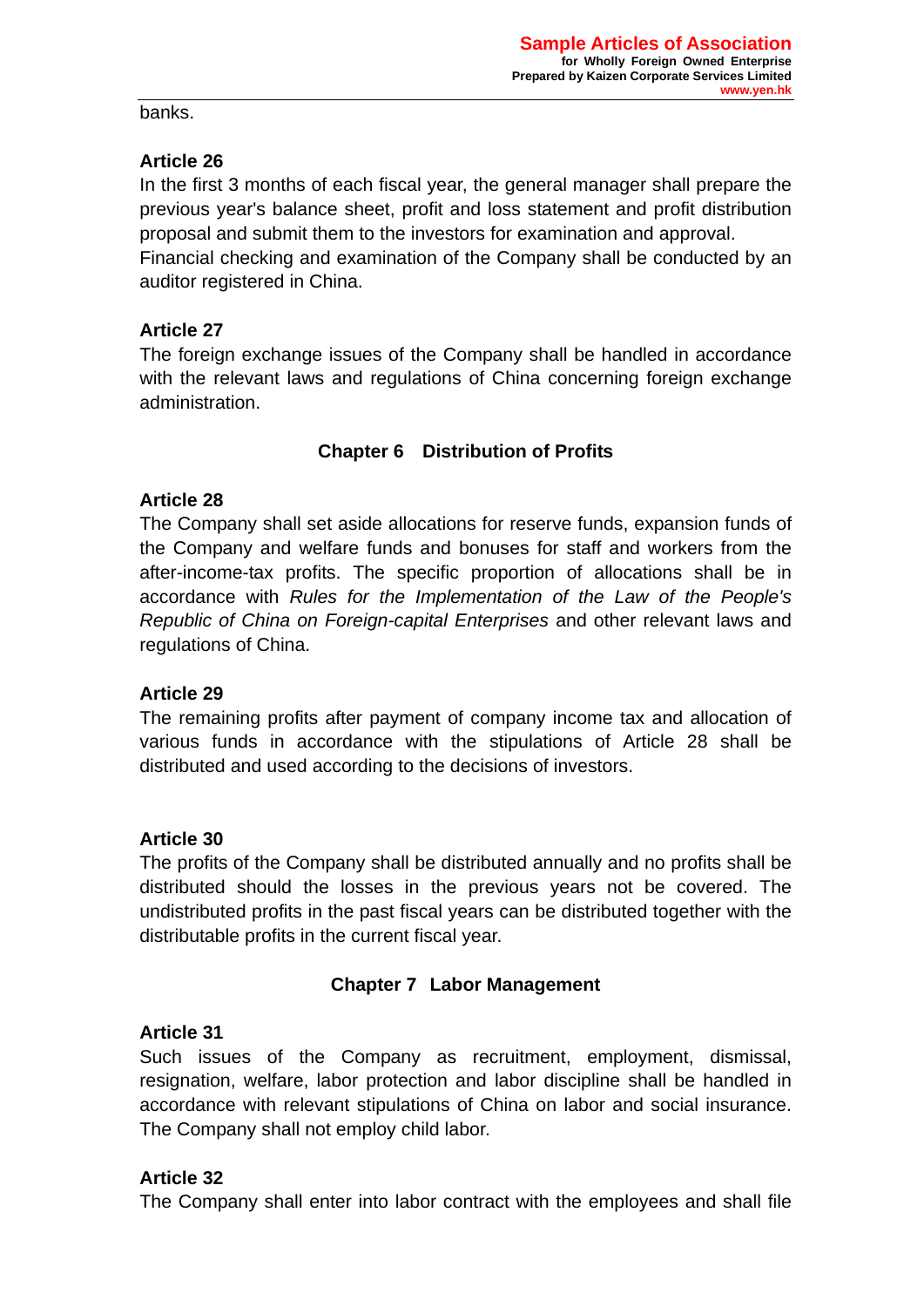with the local labor administration authority.

## **Article 33**

The Company has the power to impose punishment such as disciplinary warning, demerit recording, wage reduction and even dismissal in case of grave misconduct on the staff members and workers violating the rules, regulations and labor discipline of the Company. Dismissal of staff member or worker shall be filed with the local labor administration authority.

### **Article 34**

The wages and remuneration of the staff members and workers of the Company shall be decided by the investing party in accordance with relevant stipulations in China and according to the situation of the Company and shall be specifically stipulated in the labor contract.

## **Chapter 8 Trade Union**

## **Article 35**

The staff members and workers of the Company have the right to set up grassroots trade union organization and carry out trade union activities in accordance with the provisions of *Trade Union Law of the People's Republic of China.* 

## **Article 36**

The trade union of the Company represents the interests of the staff members and workers. It plays the following roles:

safeguarding the lawful rights and interests of staff members and workers according to law,

assisting the Company in proper allocation and utilization of employee welfare and bonus fund,

organizing the staff members and workers to study politics, science, technology and professional knowledge and carry out recreational and physical activities,

educating the staff members and workers to observe labor discipline and strive to fulfill the various economic targets of the Company.

## **Article 37**

The trade union of the Company can, on behalf of the staff members and workers, enter into collective labor contract with the Company and supervise the performance of the labor contract.

## **Article 38**

When the Company study and decide on the issues relating to staff members and workers such as reward and punishment, wage system, welfare, labor protection and insurance, the representatives of the trade union have the right to attend the meeting as a non-voting delegate. The Company shall listen to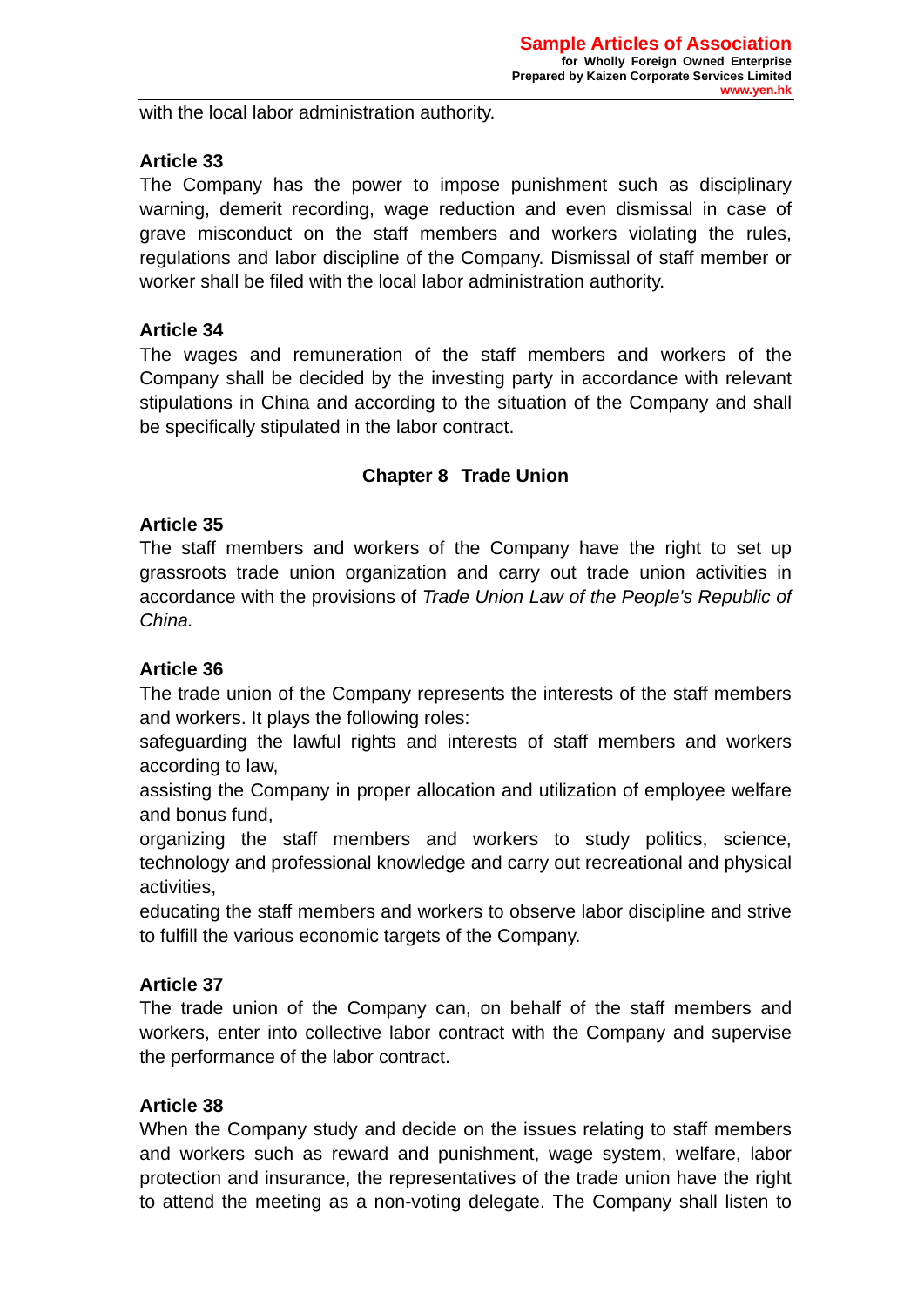the opinions of the trade union and seek cooperation from the trade union.

## **Article 39**

The Company shall actively support the work of the trade union and, in accordance with *Trade Union Law of the People's Republic of China*, provide the trade union with necessary premises and facilities to conduct work, hold meeting and carry out collective welfare, cultural and physical activities for the staff members and workers.

## **Article 40**

The Company shall allocate on a monthly basis 2% of the actually paid wages of the staff members and workers as its trade union fund, which shall be used by its trade union in accordance with the measures of All-China Association of Trade Union on the management of trade union fund.

### **Chapter 9 Insurance**

### **Article 41**

Insurance policies of the Company on various kinds of risks shall be underwritten with the insurance companies in China. Types, value and duration of insurance shall be decided by the investing party in accordance with the stipulations of the insurance companies.

## **Chapter 10 Duration, Dissolution and Liquidation**

## **Article 42**

The operating period of the Company is The vears and shall start from the date on which the business license of the Company is issued.

## **Article 43**

Should the investing party decide to extend the operating period, it shall submit a written application to the original examination and approval authority at lease 6 months prior to the expiry date of the operating period. The duration can be extended upon the approval of the examination and approval authority and completion of registration formalities in the original registration authority.

### **Article 44**

In addition to expiration of the operating period, the investing party can decide to terminate the Company ahead of time due to the following reasons:

- 1. Heavy losses due to mismanagement;
- 2. Unable to go on business due to heavy losses caused by force majeure such as natural disaster and war;
- 3. Bankrupt;
- 4. Revoked according to law due to violation of Chinese laws and regulations and damage to public interests;
- 5. Occurrence of other causes for termination as stipulated in the present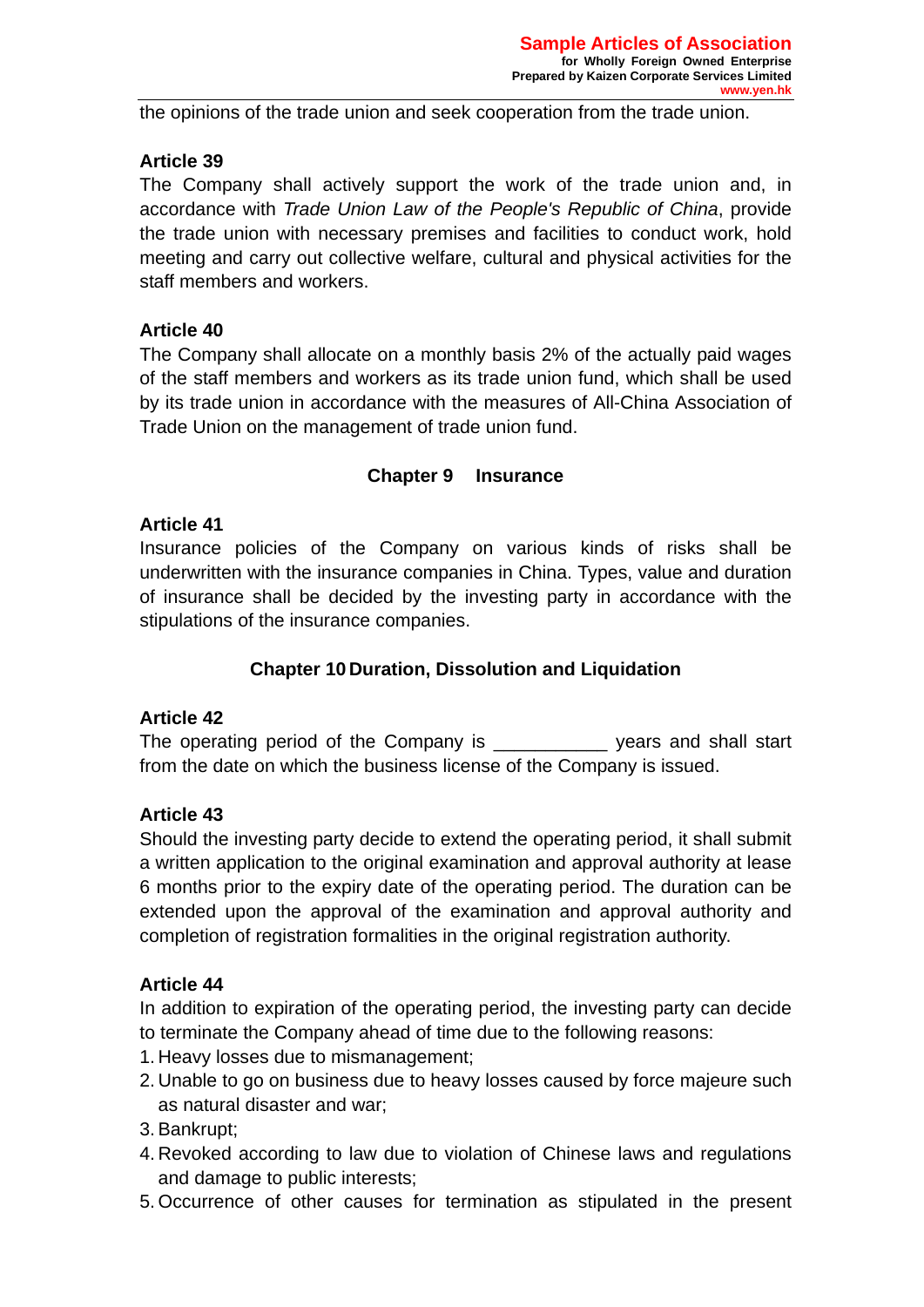Articles of Association.

## **Article 45**

Upon the expiration or termination of the operating period of the Company, the company shall formulate liquidation procedures and principles and organize a liquidation committee. The liquidation committee shall be composed of at least three members.

## **Article 46**

The liquidation committee shall conduct liquidation on the Company in accordance with *Liquidation Measures for Foreign-funded Enterprises*. The role of the liquidation committee is to check up completely the assets, creditor's rights and liabilities of the Company, prepare balance sheet and the list of assets, formulate liquidation scheme and implement this scheme after the investors pass it.

## **Article 47**

During the period of liquidation, the liquidation committee shall act as the legal representative of the Company in filing and responding to lawsuits.

## **Article 48**

The liquidation expenses shall be paid in priority from the existing assets of the Company.

## **Article 49**

After the liquidation of the Company is over, the remaining assets after liquidation of debts shall be distributed to the investing party.

# **Article 50**

After the liquidation is over, the Company shall go through the formalities of registration cancellation with the administrative department of industry and commerce, hand in the business license for cancellation and announce the liquidation to the public.

# **Chapter 11 Rules and Regulations**

# **Article 51**

The Company shall formulate the following rules and regulations:

- 1. business management system, including the function and power and working procedure of the subordinate management departments;
- 2. code of conduct for employees;
- 3. labor and wage system;
- 4. work attendance, promotion, reward and punishment system for employees;
- 5. employee welfare system;
- 6. financial system;
- 7. liquidation procedure for liquidation of the Company;